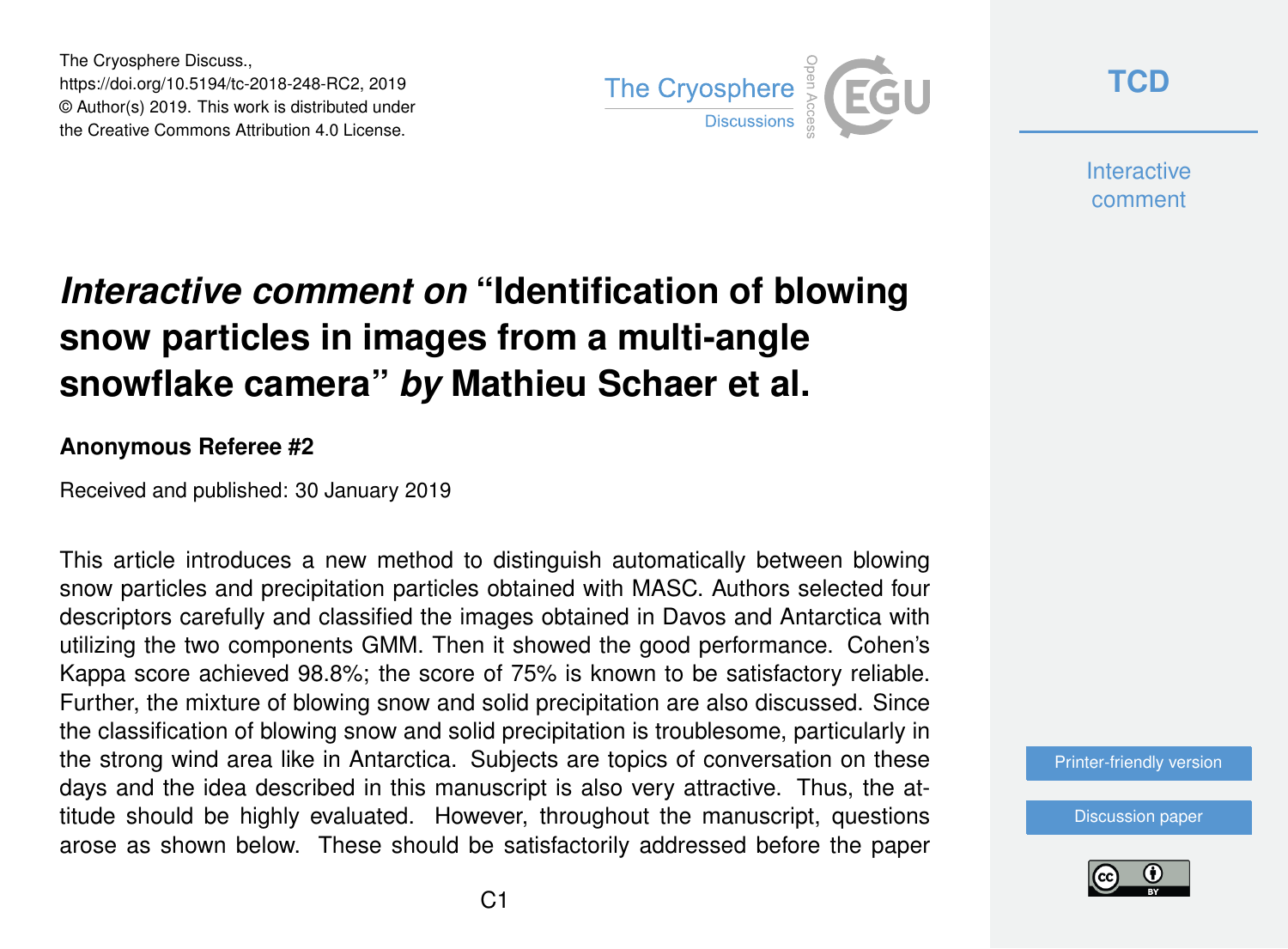can be accepted for the publication. Perhaps it is not crucial, but I am a bit anxious that advanced knowledge of statistics are required to follow the whole contents of this manuscript. In fact, classification procedures are explained considerably careful and I have also learned a bit with the textbook. However, it was still far from satisfactory to follow all of them. They are highly professional and large number of technical terms appears. I appreciate very much if the authors kindly consider the readers who are not so familiar with statistics. Probably it is a good idea to add following two references, such as in the introduction part.. Naaim-Bouvet, F. et al., Detection of snowfall occurrence during blowing snow events using photoelectric sensors, CRST, 106, 11-22, 2014. Nishimura, K., and Nemoto, M., Blowing snow at Mizuho station, Antarctica, Philosophical Transactions of the Royal Soc. of London, A, 363 1647-1662, 2005. The former tried to measure the snowfall amount under the blowing snow condition and the latter showed the snow particle size distribution with SPC and mentions the possibility to detect snowfall. Page 2, Line 6: "The present study focuses on . . .. . .. . . more than 2m above ground." This means when the measurements height is getting lower or much higher, new criteria for classification should be set at each time? Page 2, Line 22: I wonder the resolution of 33.5  $\lambda$  m is enough to detect the small particles? It is well known that as the position is getting higher, smaller particles will be dominant in the blowing snow. Although the minimum bin in Figure 12 looks 100  $\lambda$  m, measurement in Antarctica indicates diameter less than 100  $\mathsf{TA}_{\blacksquare}$  shows the maximum even at the height of 10 cm (Nishimura, K., and Nemoto, M.: 2005). Page 2, Line 34: I am a bit anxious whether manually-built validation set is satisfactory accurate. Possible error included should be also discussed. Page 3, Line 13: Same questions listed above. Subsets of pure precipitation and pure blowing snow images were manually selected. I appreciate the authors' efforts very much, but is it perfect? Figure 1: Not only the pictures but also a schematic picture of MASC which shows the basic will be helpful. Page 4, Line 5: Explanations about the MASC should be done before "2. Data sets". Particularly, it should be mentioned here that images are captured when the motion of particles are detected in the field of vision. Otherwise, readers are not able to recognize

## **[TCD](https://www.the-cryosphere-discuss.net/)**

**Interactive** comment

[Printer-friendly version](https://www.the-cryosphere-discuss.net/tc-2018-248/tc-2018-248-RC2-print.pdf)

[Discussion paper](https://www.the-cryosphere-discuss.net/tc-2018-248)